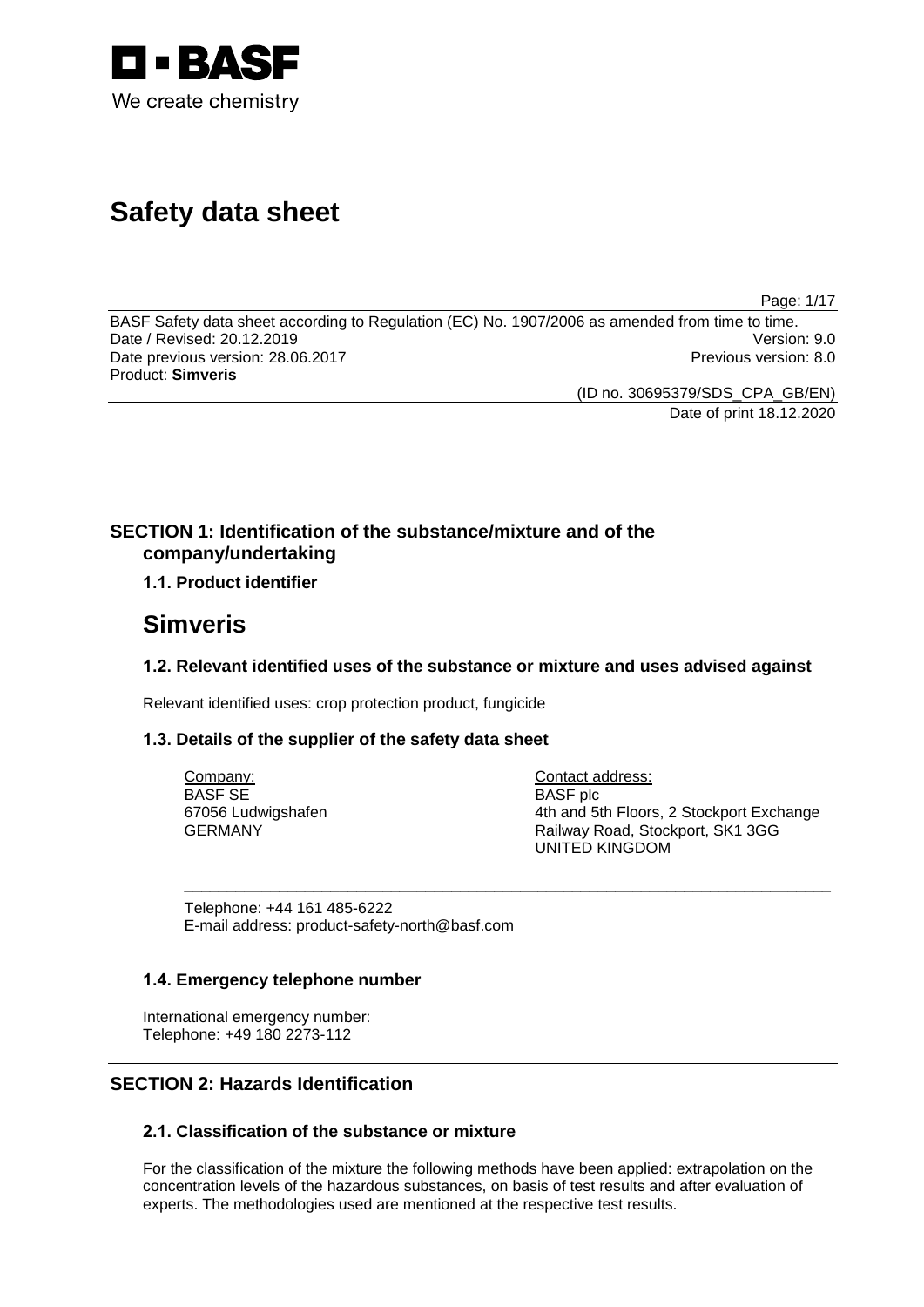BASF Safety data sheet according to Regulation (EC) No. 1907/2006 as amended from time to time. Date / Revised: 20.12.2019 Version: 9.0 Date previous version: 28.06.2017 **Previous version: 8.0** Previous version: 8.0 Product: **Simveris**

> (ID no. 30695379/SDS\_CPA\_GB/EN) Date of print 18.12.2020

Page: 2/17

According to Regulation (EC) No 1272/2008 [CLP]

Eye Dam./Irrit. 2 Repr. 2 (unborn child) Aquatic Chronic 3

H319, H361d, H412, EUH401

According to BASF current knowledge and application of the criteria given in Annex I of Regulation (EC) No. 1272/2008, the following classification exceeding the classification given in Regulation (EC) No 1272/2008, Annex VI, Table 3.1 is required.

Eye Dam./Irrit. 2 Repr. 2 (unborn child) Aquatic Chronic 1

For the classifications not written out in full in this section the full text can be found in section 16.

# **2.2. Label elements**

Globally Harmonized System (GHS) in accordance with UK regulations.

Pictogram:



Signal Word: Warning

| Hazard Statement: |                                                                                              |
|-------------------|----------------------------------------------------------------------------------------------|
| H319              | Causes serious eye irritation.                                                               |
| H361d             | Suspected of damaging the unborn child.                                                      |
| H412              | Harmful to aquatic life with long lasting effects.                                           |
| EUH401            | To avoid risks to human health and the environment, comply with the<br>instructions for use. |

Precautionary Statement:

| P <sub>101</sub> | If medical advice is needed, have product container or label at hand. |
|------------------|-----------------------------------------------------------------------|
| P <sub>102</sub> | Keep out of reach of children.                                        |
| P <sub>103</sub> | Read label before use.                                                |

Precautionary Statements (Prevention):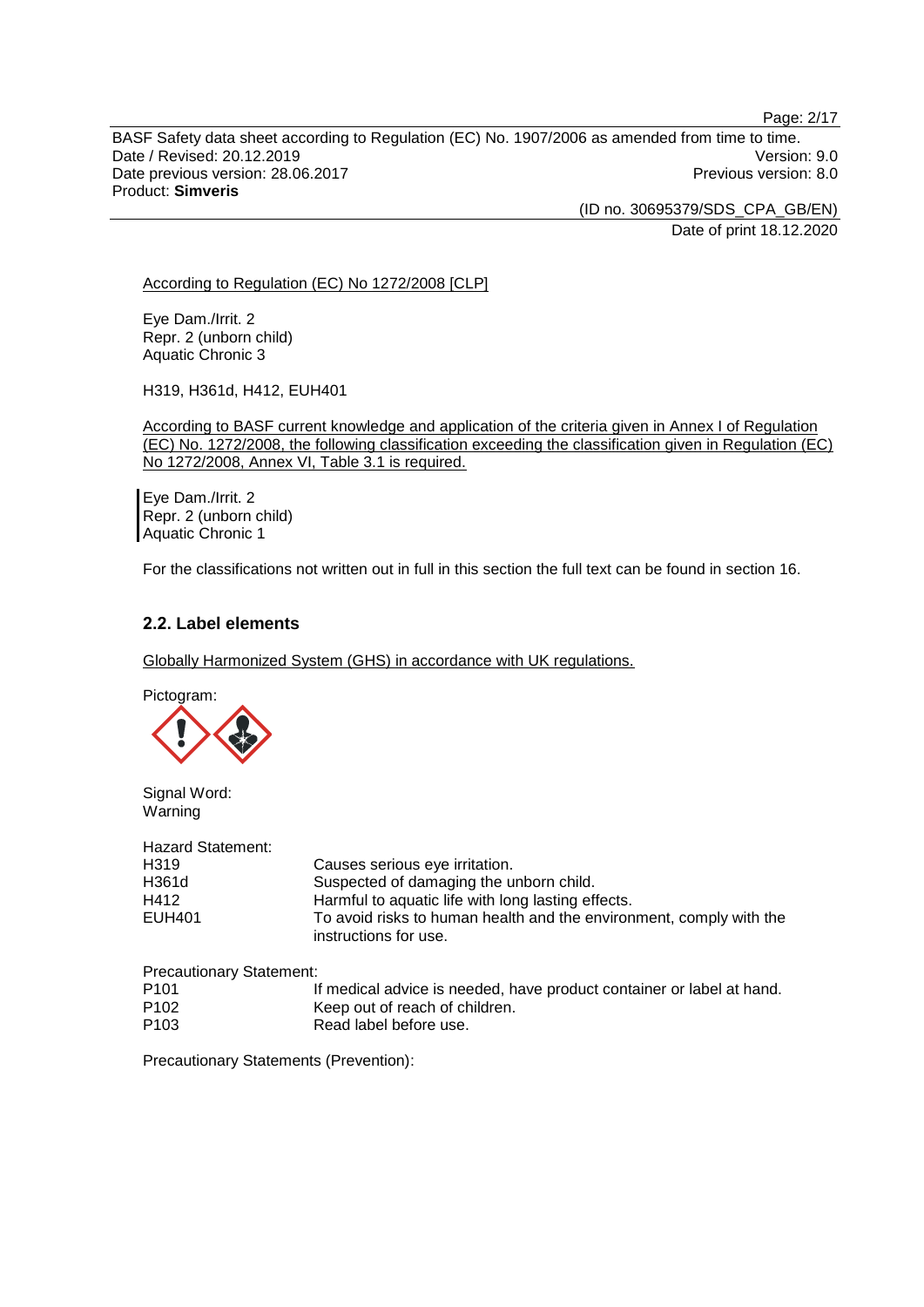Page: 3/17

BASF Safety data sheet according to Regulation (EC) No. 1907/2006 as amended from time to time. Date / Revised: 20.12.2019 Version: 9.0<br>Date previous version: 28.06.2017 Version: 9.0 Date previous version: 28.06.2017 Product: **Simveris**

|                                      | (ID no. 30695379/SDS_CPA_GB/EN)                                                                                                                                                             |  |
|--------------------------------------|---------------------------------------------------------------------------------------------------------------------------------------------------------------------------------------------|--|
|                                      | Date of print 18.12.2020                                                                                                                                                                    |  |
| P201                                 | Obtain special instructions before use.                                                                                                                                                     |  |
| P202                                 | Do not handle until all safety precautions have been read and<br>understood.                                                                                                                |  |
| P264                                 | Wash contaminated body parts thoroughly after handling.                                                                                                                                     |  |
| P280                                 | Wear protective gloves/clothing/eye protection.                                                                                                                                             |  |
| Precautionary Statements (Response): |                                                                                                                                                                                             |  |
| P305 + P351 + P338                   | IF IN EYES: Rinse cautiously with water for several minutes. Remove<br>contact lenses, if present and easy to do. Continue rinsing.                                                         |  |
| P308 + P311                          | IF exposed or concerned: Call a POISON CENTER or doctor/physician.                                                                                                                          |  |
| P337 + P311                          | If eye irritation persists: Call a POISON CENTER or doctor/physician.                                                                                                                       |  |
| Precautionary Statements (Storage):  |                                                                                                                                                                                             |  |
| P405                                 | Store locked up.                                                                                                                                                                            |  |
| Precautionary Statements (Disposal): |                                                                                                                                                                                             |  |
| P501                                 | Dispose of contents/container to a licensed hazardous-waste disposal<br>contractor or collection site except for empty clean containers which can<br>be disposed of as non-hazardous waste. |  |
|                                      |                                                                                                                                                                                             |  |

According to Regulation (EC) No 1272/2008 [CLP]

Hazard determining component(s) for labelling: metconazole (ISO), Alcohols, C9-11, ethoxylated

# **2.3. Other hazards**

According to Regulation (EC) No 1272/2008 [CLP]

See section 12 - Results of PBT and vPvB assessment.

If applicable information is provided in this section on other hazards which do not result in classification but which may contribute to the overall hazards of the substance or mixture.

# **SECTION 3: Composition/Information on Ingredients**

# **3.1. Substances**

Not applicable

### **3.2. Mixtures**

Chemical nature

crop protection product, fungicide, Emulsifiable concentrate (EC)

Hazardous ingredients (GHS) according to Regulation (EC) No. 1272/2008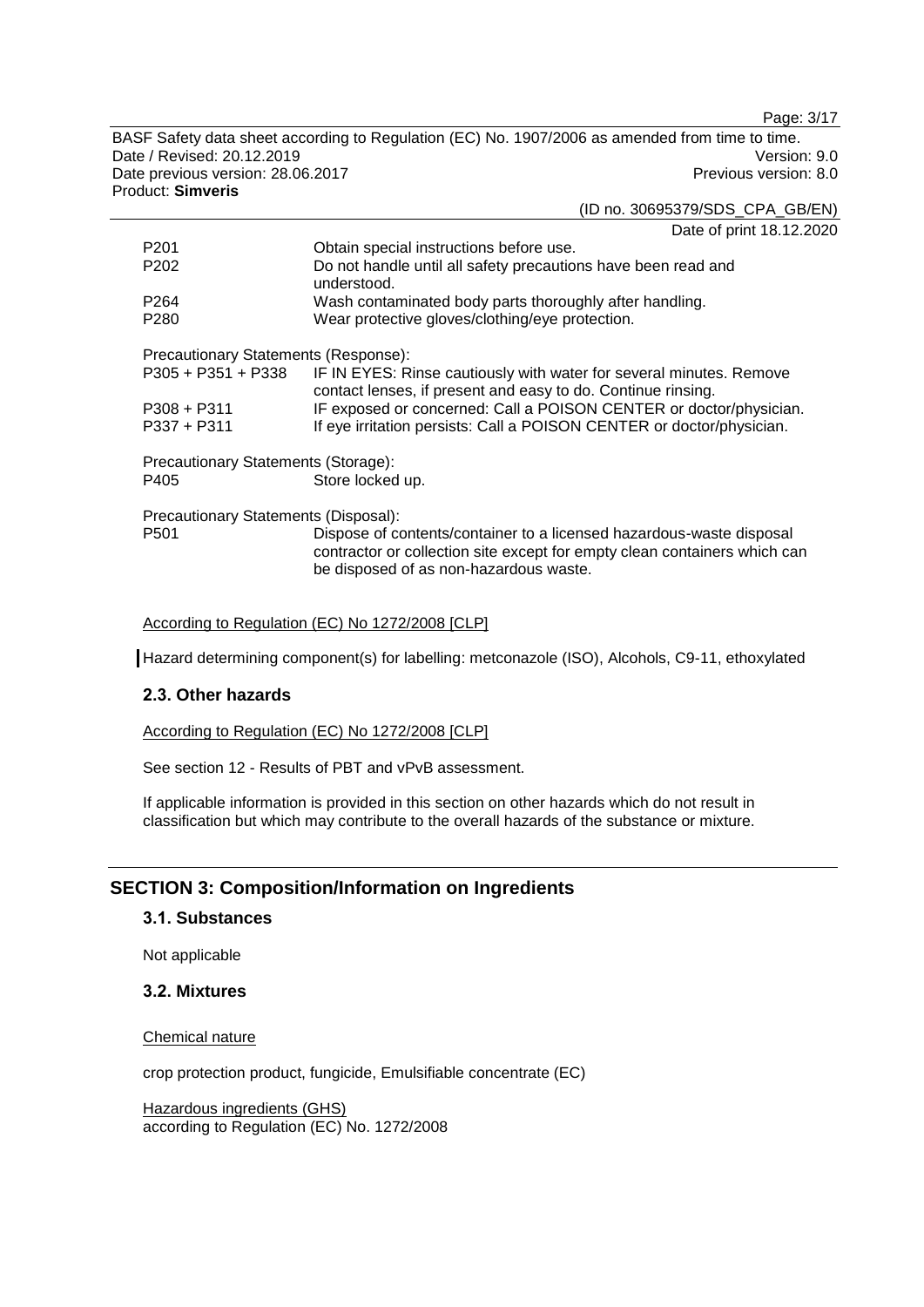Page: 4/17

BASF Safety data sheet according to Regulation (EC) No. 1907/2006 as amended from time to time. Date / Revised: 20.12.2019 Version: 9.0 Date previous version: 28.06.2017 **Previous version: 8.0** Previous version: 8.0 Product: **Simveris**

(ID no. 30695379/SDS\_CPA\_GB/EN)

Date of print 18.12.2020

metconazole (ISO) Content (W/W): 8.6 % CAS Number: 125116-23-6 INDEX-Number: 613-284-00-1

Alcohols, C9-11, ethoxylated Content (W/W): < 60 % CAS Number: 68439-46-3

Acute Tox. 4 (oral) Eye Dam./Irrit. 1 H318, H302

Acute Tox. 4 (oral) Repr. 2 (unborn child) Aquatic Chronic 2 H302, H361d, H411

2,2' -oxybisethanol

Content (W/W): < 40 % CAS Number: 111-46-6 EC-Number: 203-872-2 REACH registration number: 01- 2119457857-21 INDEX-Number: 603-140-00-6

Acute Tox. 4 (oral) H302

For the classifications not written out in full in this section, including the hazard classes and the hazard statements, the full text is listed in section 16.

# **SECTION 4: First-Aid Measures**

### **4.1. Description of first aid measures**

Remove contaminated clothing.

Show container, label and/or safety data sheet to physician.

If inhaled:

Keep patient calm, remove to fresh air, seek medical attention.

On skin contact: Wash thoroughly with soap and water.

On contact with eyes: Wash affected eyes for at least 15 minutes under running water with eyelids held open, consult an eye specialist.

On ingestion: Immediately rinse mouth and then drink 200-300 ml of water, seek medical attention.

# **4.2. Most important symptoms and effects, both acute and delayed**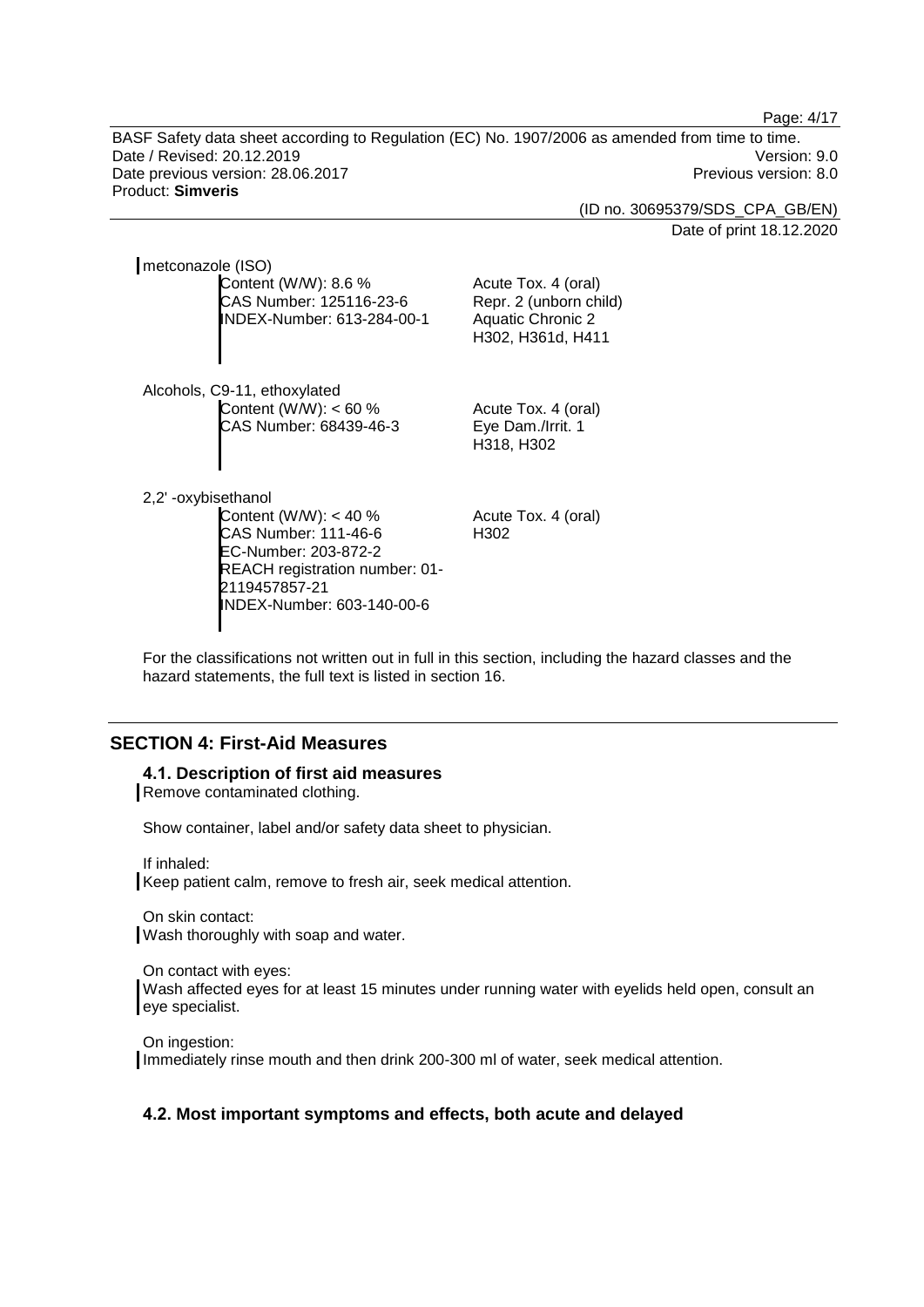Page: 5/17

BASF Safety data sheet according to Regulation (EC) No. 1907/2006 as amended from time to time. Date / Revised: 20.12.2019 Version: 9.0 Date previous version: 28.06.2017 **Previous version: 8.0** Previous version: 8.0 Product: **Simveris**

(ID no. 30695379/SDS\_CPA\_GB/EN)

Date of print 18.12.2020

Symptoms: Information, i.e. additional information on symptoms and effects may be included in the GHS labeling phrases available in Section 2 and in the Toxicological assessments available in Section 11., (Further) symptoms and / or effects are not known so far

# **4.3. Indication of any immediate medical attention and special treatment needed**

Treatment: Treat according to symptoms (decontamination, vital functions), no known specific antidote.

# **SECTION 5: Fire-Fighting Measures**

### **5.1. Extinguishing media**

Suitable extinguishing media: water spray, foam, dry powder, carbon dioxide

### **5.2. Special hazards arising from the substance or mixture**

carbon monoxide, hydrogen chloride, Carbon dioxide, nitrogen oxides, organochloric compounds The substances/groups of substances mentioned can be released in case of fire.

# **5.3. Advice for fire-fighters**

Special protective equipment: Wear self-contained breathing apparatus and chemical-protective clothing.

### Further information:

Collect contaminated extinguishing water separately, do not allow to reach sewage or effluent systems. Dispose of fire debris and contaminated extinguishing water in accordance with official regulations. In case of fire and/or explosion do not breathe fumes. Keep containers cool by spraying with water if exposed to fire.

# **SECTION 6: Accidental Release Measures**

# **6.1. Personal precautions, protective equipment and emergency procedures**

Do not breathe vapour/spray. Use personal protective clothing. Avoid contact with the skin, eyes and clothing.

### **6.2. Environmental precautions**

Do not discharge into drains/surface waters/groundwater. Do not discharge into the subsoil/soil.

Do not allow contamination of public drains or surface or ground waters. Inform local water plc if spillage enters drains and the Environment Agency (England & Wales), the Scottish Environmental Protection Agency (Scotland), or the Environment and Heritage Service (Northern Ireland) if it enters surface or ground waters. Keep people and animals away.

# **6.3. Methods and material for containment and cleaning up**

For small amounts: Pick up with suitable absorbent material (e.g. sand, sawdust, general-purpose binder, kieselguhr).

For large amounts: Dike spillage. Pump off product.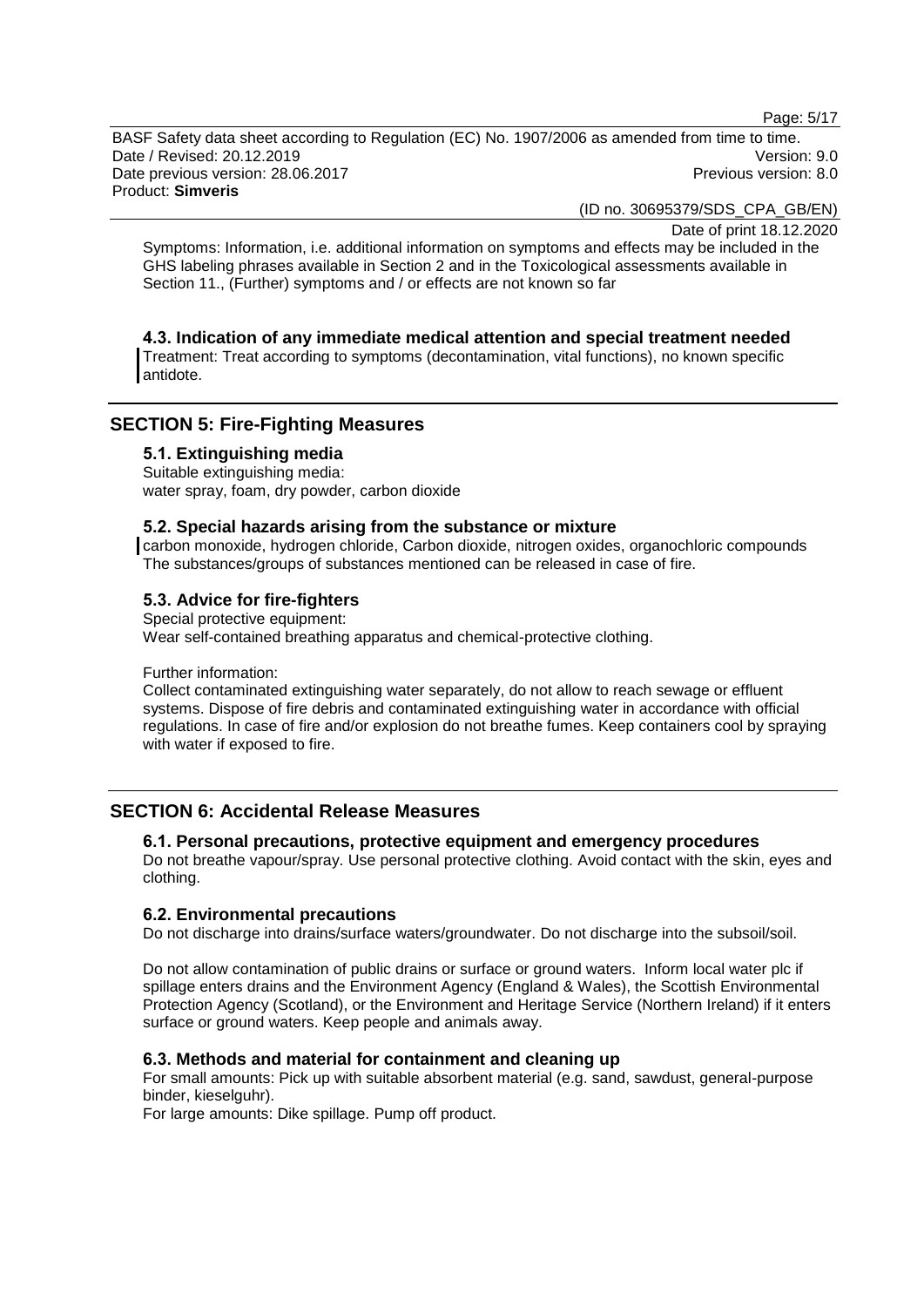Page: 6/17

BASF Safety data sheet according to Regulation (EC) No. 1907/2006 as amended from time to time. Date / Revised: 20.12.2019 Version: 9.0 Date previous version: 28.06.2017 **Previous version: 8.0** Previous version: 8.0 Product: **Simveris**

(ID no. 30695379/SDS\_CPA\_GB/EN)

Date of print 18.12.2020

Dispose of absorbed material in accordance with regulations. Collect waste in suitable containers, which can be labeled and sealed. Clean contaminated floors and objects thoroughly with water and detergents, observing environmental regulations.

### **6.4. Reference to other sections**

Information regarding exposure controls/personal protection and disposal considerations can be found in section 8 and 13.

# **SECTION 7: Handling and Storage**

### **7.1. Precautions for safe handling**

No special measures necessary if stored and handled correctly. Ensure thorough ventilation of stores and work areas. When using do not eat, drink or smoke. Hands and/or face should be washed before breaks and at the end of the shift.

Protection against fire and explosion:

Vapours may form ignitable mixture with air. Prevent electrostatic charge - sources of ignition should be kept well clear - fire extinguishers should be kept handy.

# **7.2. Conditions for safe storage, including any incompatibilities**

Segregate from foods and animal feeds. Further information on storage conditions: Keep away from heat. Protect from direct sunlight.

Protect from temperatures below: 2 °C The product crystallizes below the limit temperature. Protect from temperatures above: 30 °C Changes in the properties of the product may occur if substance/product is stored above indicated temperature for extended periods of time.

# **7.3. Specific end use(s)**

For the relevant identified use(s) listed in Section 1 the advice mentioned in this section 7 is to be observed.

# **SECTION 8: Exposure Controls/Personal Protection**

# **8.1. Control parameters**

Components with occupational exposure limits

111-46-6: 2,2' -oxybisethanol TWA value 101 mg/m3 ; 23 ppm (WEL/EH 40 (UK)) 125116-23-6: metconazole (ISO) TWA value 1 mg/m3 (Recommendation of BASF), Respirable dust

Refer to the current edition of HSE Guidance Note EH40 Occupational Exposure Limits (United Kingdom). For normal use and handling refer to the product label/leaflet.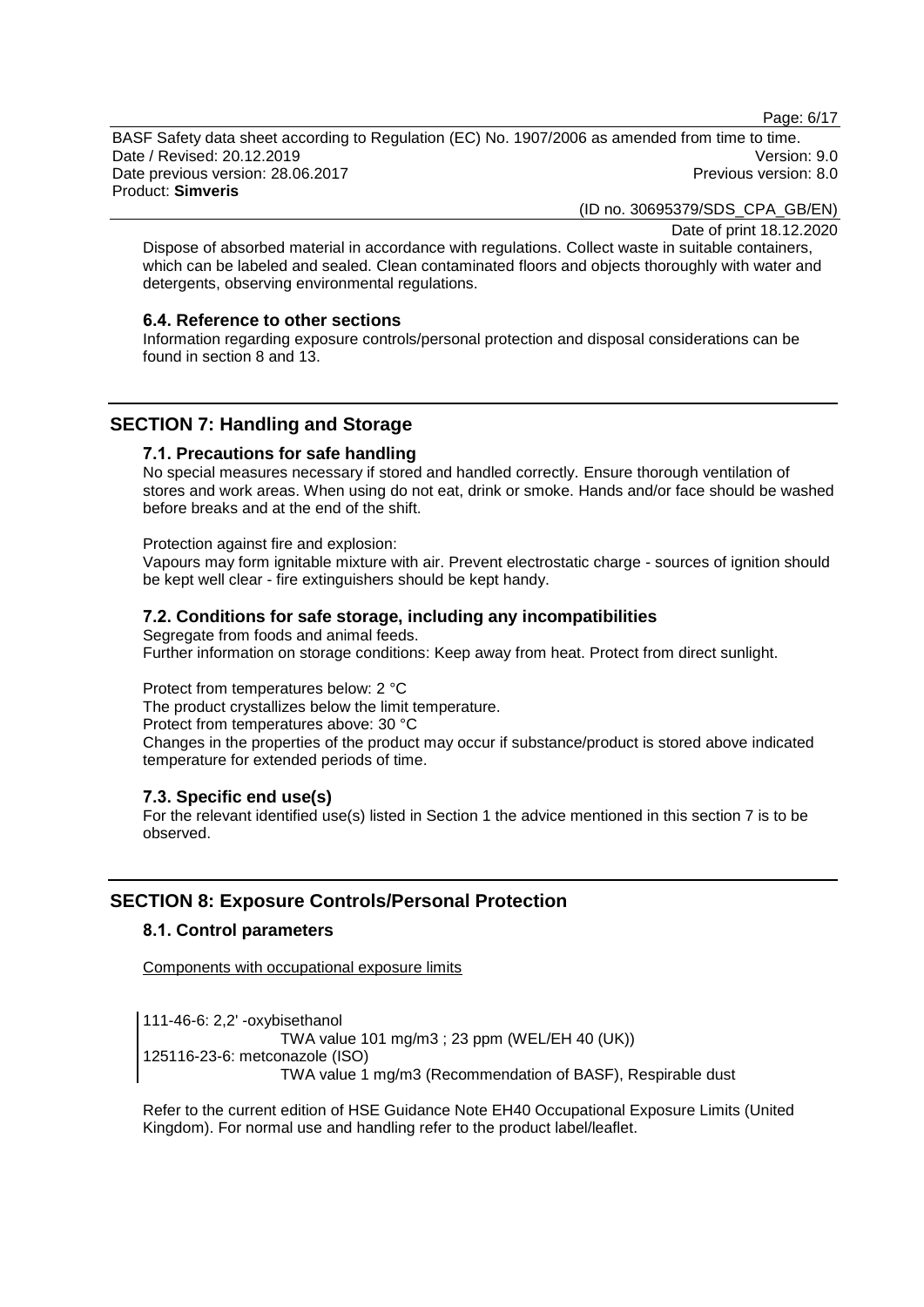Page: 7/17

BASF Safety data sheet according to Regulation (EC) No. 1907/2006 as amended from time to time. Date / Revised: 20.12.2019 Version: 9.0 Date previous version: 28.06.2017 **Previous version: 8.0** Previous version: 8.0 Product: **Simveris**

> (ID no. 30695379/SDS\_CPA\_GB/EN) Date of print 18.12.2020

### **8.2. Exposure controls**

Personal protective equipment

Respiratory protection:

Combination filter for gases/vapours of organic, inorganic, acid inorganic and alkaline compounds (e.g. EN 14387 Type ABEK). Suitable respiratory protection for higher concentrations or long-term effect:

#### Hand protection:

Suitable chemical resistant safety gloves (EN 374) also with prolonged, direct contact (Recommended: Protective index 6, corresponding > 480 minutes of permeation time according to EN 374): E.g. nitrile rubber (0.4 mm), chloroprene rubber (0.5 mm), butyl rubber (0.7 mm) etc.

#### Eye protection:

Safety glasses with side-shields (frame goggles) (e.g. EN 166)

#### Body protection:

Body protection must be chosen depending on activity and possible exposure, e.g. apron, protecting boots, chemical-protection suit (according to EN 14605 in case of splashes or EN ISO 13982 in case of dust).

#### General safety and hygiene measures

The statements on personal protective equipment in the instructions for use apply when handling crop-protection agents in final-consumer packing. Wearing of closed work clothing is recommended. Store work clothing separately. Keep away from food, drink and animal feeding stuffs.

# **SECTION 9: Physical and Chemical Properties**

# **9.1. Information on basic physical and chemical properties**

| Form:<br>Colour:  | liquid<br>colourless                                            |            |
|-------------------|-----------------------------------------------------------------|------------|
| Odour:            | faint odour                                                     |            |
| Odour threshold:  |                                                                 |            |
|                   | Not determined due to potential<br>health hazard by inhalation. |            |
| pH value:         | approx. 4.5 - 6.5                                               | (pH Meter) |
| Melting point:    | (1 %(m), 20 °C)<br>approx. -6.5 °C                              |            |
|                   | Information applies to the solvent.                             |            |
| Boiling point:    |                                                                 |            |
|                   | The product has not been tested.                                |            |
| Flash point:      | > 80 °C                                                         |            |
| Evaporation rate: |                                                                 |            |
|                   | not applicable                                                  |            |
| Flammability:     | not applicable                                                  |            |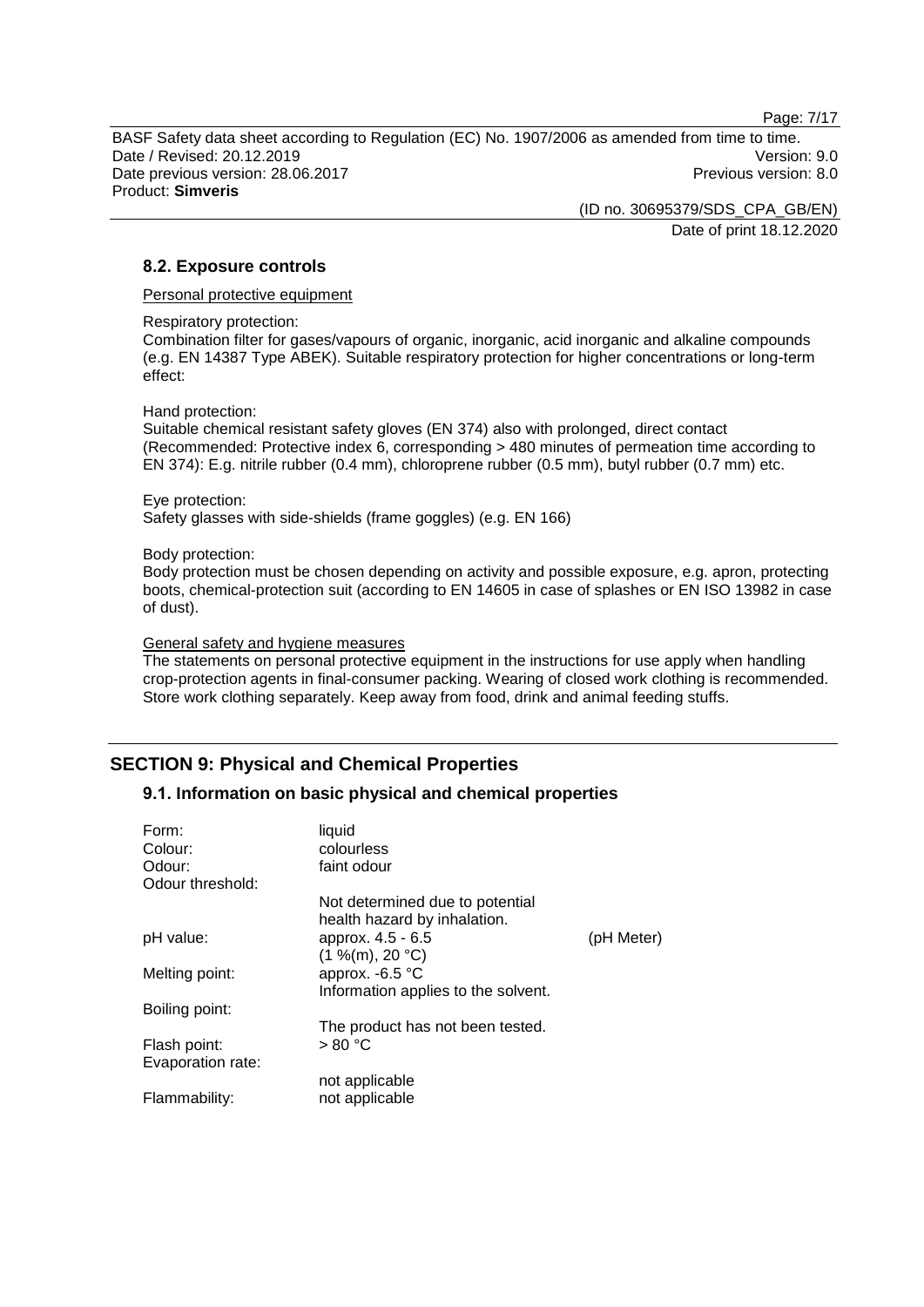BASF Safety data sheet according to Regulation (EC) No. 1907/2006 as amended from time to time. Date / Revised: 20.12.2019 Version: 9.0 Date previous version: 28.06.2017 **Previous version: 8.0** Previous version: 8.0 Product: **Simveris**

Date of print 18.12.2020 Lower explosion limit: As a result of our experience with this product and our knowledge of its composition we do not expect any hazard as long as the product is used appropriately and in accordance with the intended use. Upper explosion limit: As a result of our experience with this product and our knowledge of its composition we do not expect any hazard as long as the product is used appropriately and in accordance with the intended use.<br> $340 - 349$  °C Ignition temperature: 340 - 349 °C (Directive 92/69/EEC, A.15) Vapour pressure: approx. 0.008 hPa  $(25 °C)$ Information applies to the solvent. Density: approx. 1.05 g/cm3  $(20 °C)$ (other) Relative vapour density (air): not applicable Solubility in water: Partitioning coefficient n-octanol/water (log Kow): not applicable Thermal decomposition: No decomposition if stored and handled as prescribed/indicated. Viscosity, dynamic: approx. 28 mPa.s  $(40 °C)$ (calculated (from kinematic viscosity)) Explosion hazard: Based on the chemical structure there is no indicating of explosive properties. Fire promoting properties: not fire-propagating (Directive 2004/73/EC, A.21)

# **9.2. Other information**

Other Information:

If necessary, information on other physical and chemical parameters is indicated in this section.

# **SECTION 10: Stability and Reactivity**

#### **10.1. Reactivity**

No hazardous reactions if stored and handled as prescribed/indicated.

#### **10.2. Chemical stability**

The product is stable if stored and handled as prescribed/indicated.

### **10.3. Possibility of hazardous reactions**

No hazardous reactions if stored and handled as prescribed/indicated.

Page: 8/17

(ID no. 30695379/SDS\_CPA\_GB/EN)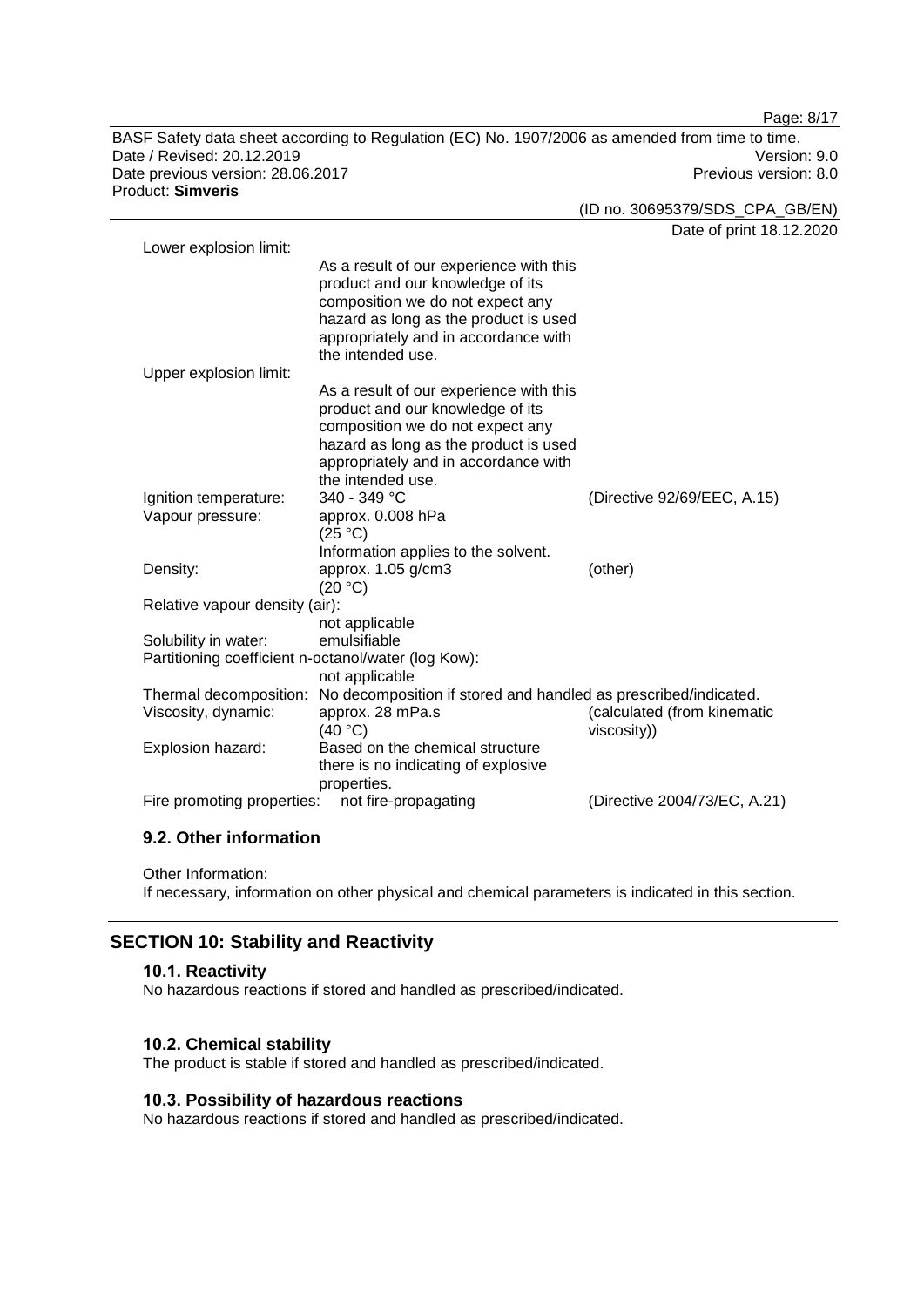Page: 9/17

BASF Safety data sheet according to Regulation (EC) No. 1907/2006 as amended from time to time. Date / Revised: 20.12.2019 Version: 9.0 Date previous version: 28.06.2017 **Previous version: 8.0** Previous version: 8.0 Product: **Simveris**

> (ID no. 30695379/SDS\_CPA\_GB/EN) Date of print 18.12.2020

# **10.4. Conditions to avoid**

See SDS section 7 - Handling and storage.

### **10.5. Incompatible materials**

Substances to avoid: strong acids, strong bases, strong oxidizing agents

### **10.6. Hazardous decomposition products**

Hazardous decomposition products: No hazardous decomposition products if stored and handled as prescribed/indicated.

# **SECTION 11: Toxicological Information**

### **11.1. Information on toxicological effects**

Acute toxicity

Assessment of acute toxicity: Of low toxicity after single ingestion. Virtually nontoxic after a single skin contact. Virtually nontoxic by inhalation.

Experimental/calculated data: LD50 rat (oral): 2,102 mg/kg (OECD Guideline 401)

LC50 rat (by inhalation):  $> 4.8$  mg/l 4 h Highest concentration available for testing.

LD50 rat (dermal): > 4,000 mg/kg (OECD Guideline 402)

**Irritation** 

Assessment of irritating effects: Eye contact causes irritation. Not irritating to the skin.

Experimental/calculated data: Skin corrosion/irritation rabbit: non-irritant (OECD Guideline 404)

Serious eye damage/irritation: Irritant.

Respiratory/Skin sensitization

Assessment of sensitization: There is no evidence of a skin-sensitizing potential.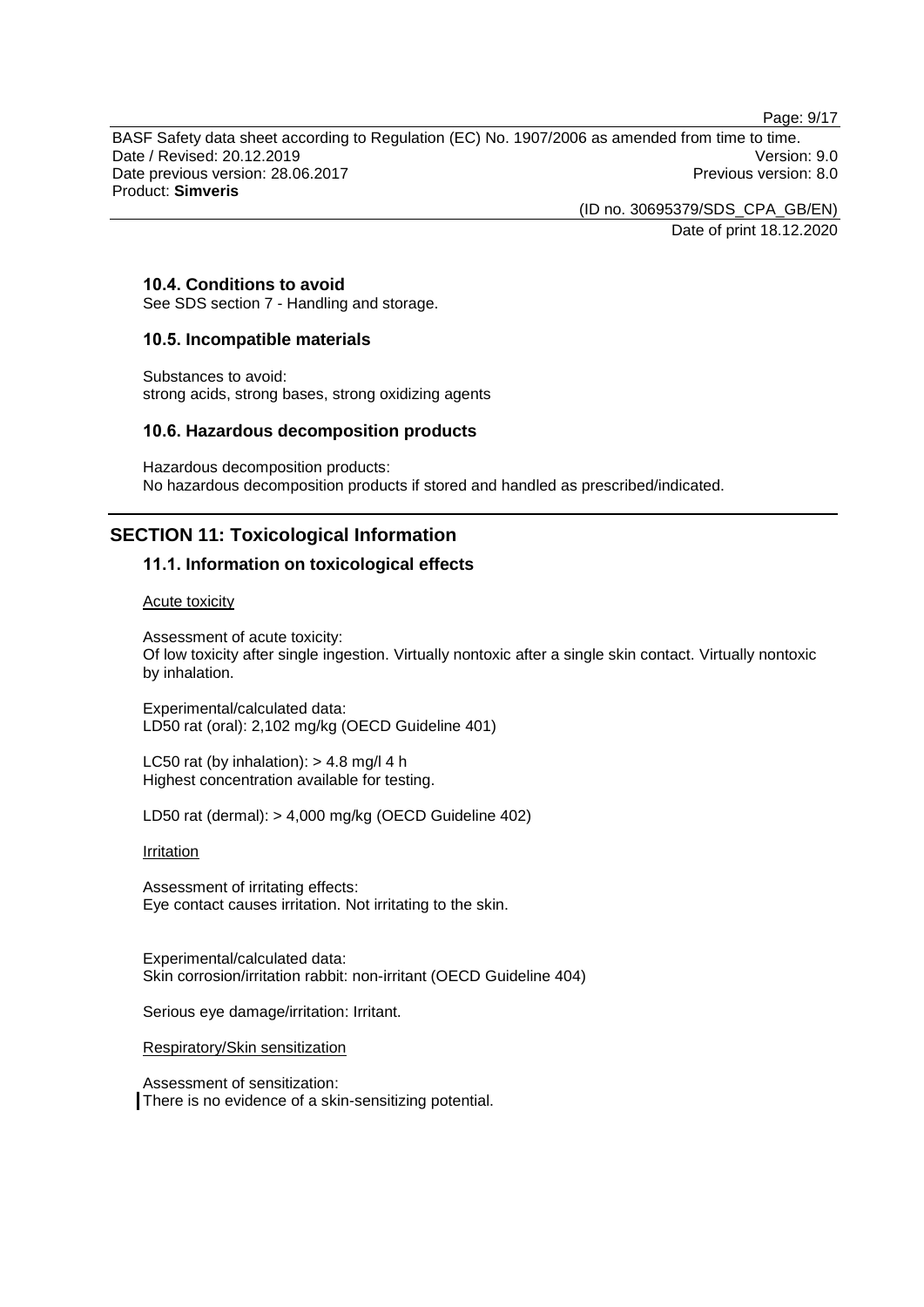Page: 10/17

BASF Safety data sheet according to Regulation (EC) No. 1907/2006 as amended from time to time. Date / Revised: 20.12.2019 Version: 9.0 Date previous version: 28.06.2017 **Previous version: 8.0** Previous version: 8.0 Product: **Simveris**

(ID no. 30695379/SDS\_CPA\_GB/EN)

Date of print 18.12.2020

Experimental/calculated data:

Mouse Local Lymph Node Assay (LLNA) mouse: Skin sensitizing effects were not observed in animal studies.

### Germ cell mutagenicity

#### Assessment of mutagenicity:

The product has not been tested. The statement has been derived from the properties of the individual components. Mutagenicity tests revealed no genotoxic potential.

#### **Carcinogenicity**

Assessment of carcinogenicity:

The product has not been tested. The statement has been derived from the properties of the individual components.

### *Information on: metconazole (ISO)*

*Assessment of carcinogenicity:*

*In long-term studies in rodents exposed to high doses, a tumorigenic effect was found; however, these results are thought to be due to a rodent-specific liver effect that is not relevant to humans.* ----------------------------------

### Reproductive toxicity

Assessment of reproduction toxicity:

The product has not been tested. The statement has been derived from the properties of the individual components. The results of animal studies gave no indication of a fertility impairing effect.

### Developmental toxicity

Assessment of teratogenicity:

The product has not been tested. The statement has been derived from the properties of the individual components.

*Information on: metconazole (ISO) Assessment of teratogenicity: Indications of possible developmental toxicity/teratogenicity were seen in animal studies.* ----------------------------------

### Specific target organ toxicity (single exposure)

### Assessment of STOT single:

Based on the available information there is no specific target organ toxicity to be expected after a single exposure.

Remarks: The product has not been tested. The statement has been derived from the properties of the individual components.

Repeated dose toxicity and Specific target organ toxicity (repeated exposure)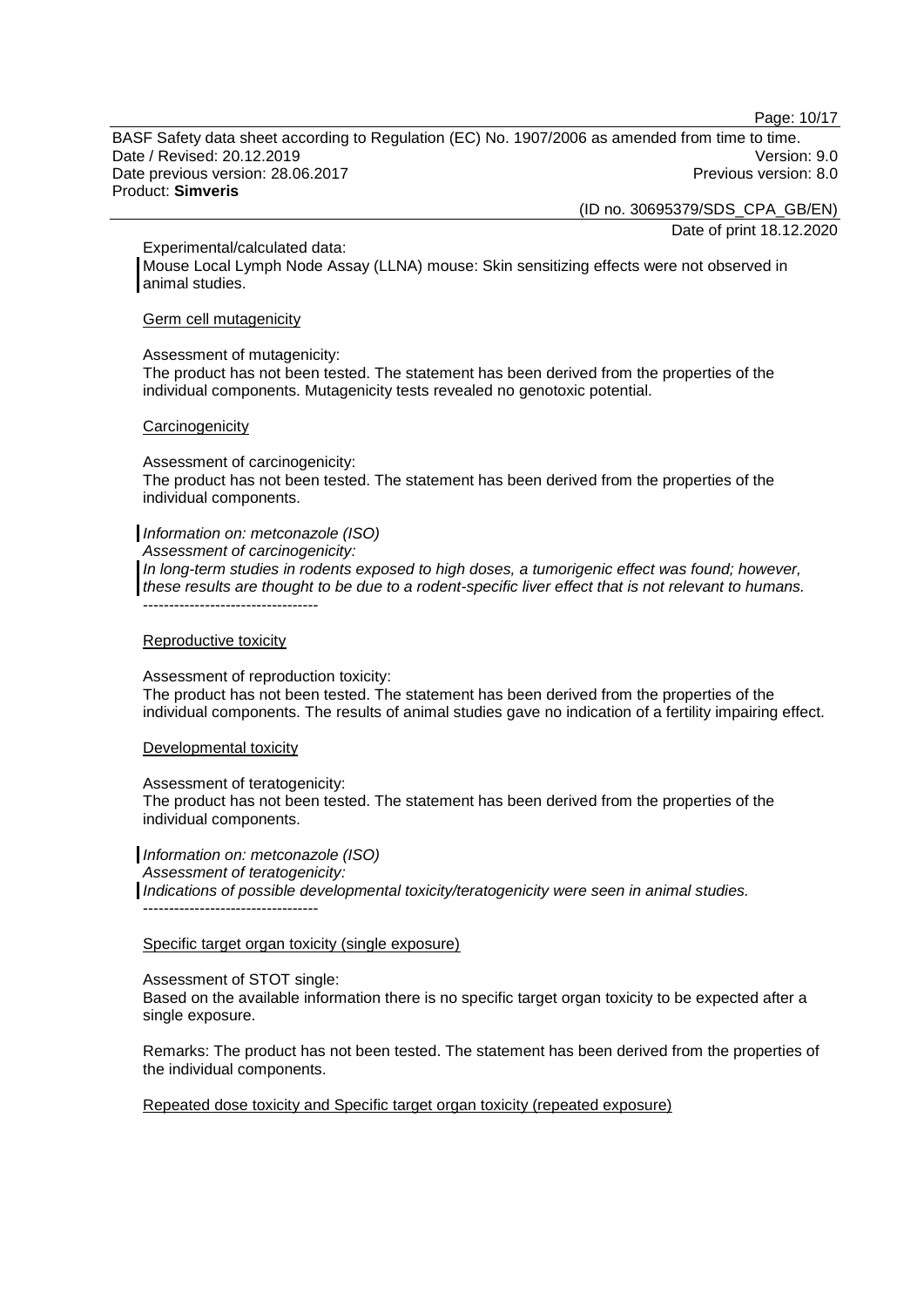Page: 11/17

BASF Safety data sheet according to Regulation (EC) No. 1907/2006 as amended from time to time. Date / Revised: 20.12.2019 Version: 9.0 Date previous version: 28.06.2017 **Previous version: 8.0** Previous version: 8.0 Product: **Simveris**

(ID no. 30695379/SDS\_CPA\_GB/EN)

Date of print 18.12.2020

Assessment of repeated dose toxicity: The product has not been tested. The statement has been derived from the properties of the individual components.

*Information on: metconazole (ISO) Assessment of repeated dose toxicity: Adaptive effects were observed after repeated exposure in animal studies.*

*Information on: 2,2' -oxybisethanol*

*Assessment of repeated dose toxicity: The substance may cause damage to the kidney after repeated ingestion of high doses, as shown in animal studies. The effects were only observed at doses/concentrations not relevant for classification and/or practical use conditions. These effects are not relevant to humans at occupational levels of exposure.*

----------------------------------

#### Aspiration hazard

No aspiration hazard expected.

The product has not been tested. The statement has been derived from the properties of the individual components.

#### Other relevant toxicity information

Misuse can be harmful to health.

# **SECTION 12: Ecological Information**

### **12.1. Toxicity**

Assessment of aquatic toxicity: Harmful to aquatic life with long lasting effects.

Toxicity to fish: LC50 (96 h) approx. 10 mg/l, Oncorhynchus mykiss (OECD 203; ISO 7346; 92/69/EEC, C.1, static)

Aquatic invertebrates: EC50 (48 h) 9.28 mg/l, Daphnia magna (Directive 92/69/EEC, C.2, static)

Aquatic plants: EC50 (72 h) > 6.91 mg/l (growth rate), Selenastrum capricornutum (Guideline 92/69/EEC, C.3)

No observed effect concentration (72 h) 1.82 mg/l (growth rate), Pseudokirchneriella subcapitata (Guideline 92/69/EEC, C.3)

*Information on: metconazole (ISO); (1RS, 5RS;1RS, 5SR)-5-(4-chlorobenzyl)-2,2-dimethyl-1-(1H-1,2,4-triazol-1-ylmethyl)cyclopentanol Chronic toxicity to fish:*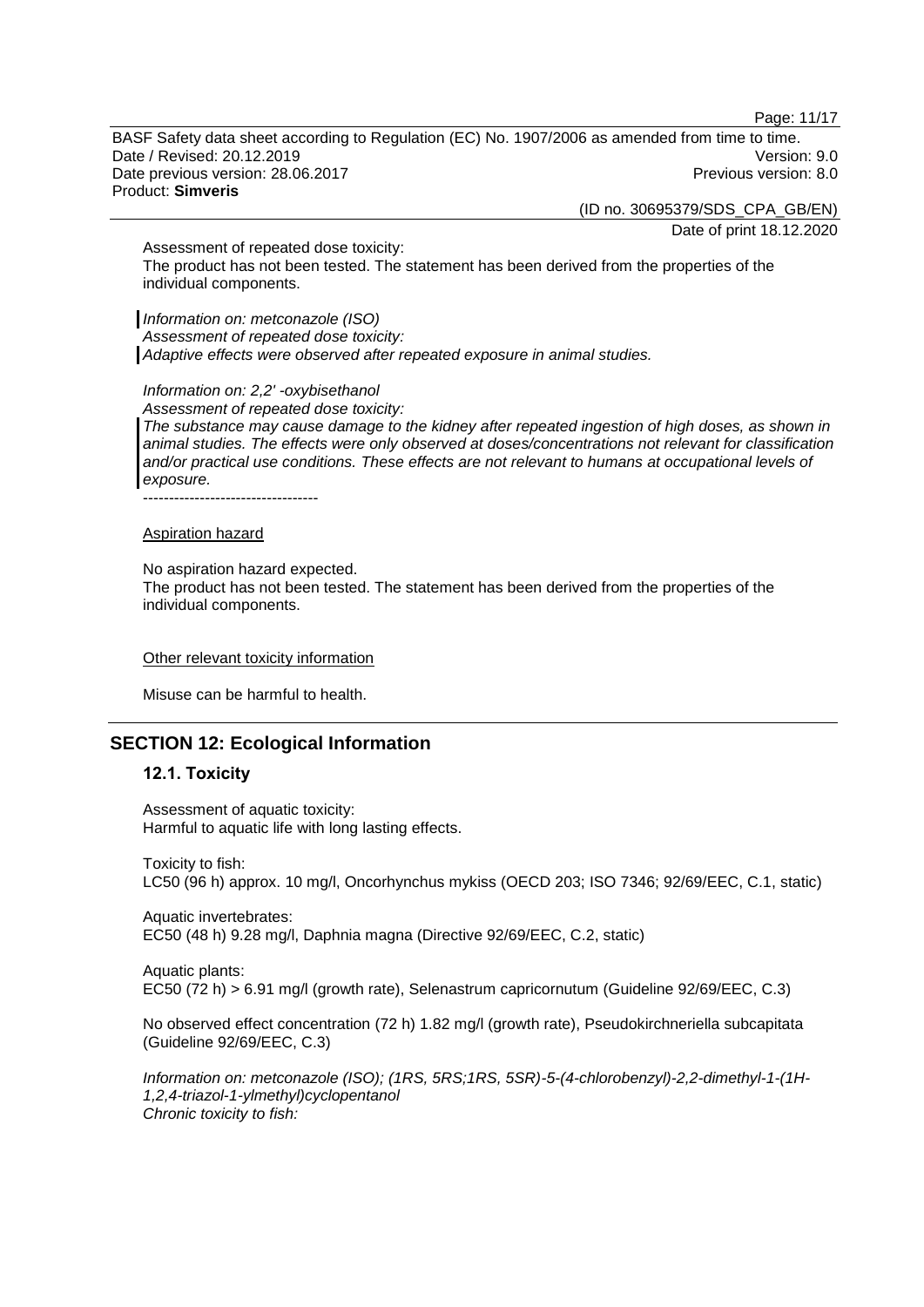Page: 12/17

BASF Safety data sheet according to Regulation (EC) No. 1907/2006 as amended from time to time. Date / Revised: 20.12.2019 Version: 9.0 Date previous version: 28.06.2017 **Previous version: 8.0** Previous version: 8.0 Product: **Simveris**

(ID no. 30695379/SDS\_CPA\_GB/EN)

Date of print 18.12.2020

*No observed effect concentration (95 d) 0.00291 mg/l, Oncorhynchus mykiss (OECD Guideline 210)* ----------------------------------

*Information on: metconazole (ISO); (1RS, 5RS;1RS, 5SR)-5-(4-chlorobenzyl)-2,2-dimethyl-1-(1H-1,2,4-triazol-1-ylmethyl)cyclopentanol Chronic toxicity to aquatic invertebrates: No observed effect concentration (21 d) 0.16 mg/l, Daphnia magna (OECD Guideline 211)*

----------------------------------

# **12.2. Persistence and degradability**

Assessment biodegradation and elimination (H2O): The product has not been tested. The statement has been derived from the properties of the individual components.

*Information on: metconazole (ISO); (1RS, 5RS;1RS, 5SR)-5-(4-chlorobenzyl)-2,2-dimethyl-1-(1H-1,2,4-triazol-1-ylmethyl)cyclopentanol Assessment biodegradation and elimination (H2O): Not readily biodegradable (by OECD criteria).*

----------------------------------

# **12.3. Bioaccumulative potential**

Assessment bioaccumulation potential: The product has not been tested. The statement has been derived from the properties of the individual components.

*Information on: metconazole (ISO); (1RS, 5RS;1RS, 5SR)-5-(4-chlorobenzyl)-2,2-dimethyl-1-(1H-1,2,4-triazol-1-ylmethyl)cyclopentanol Bioaccumulation potential: Bioconcentration factor: 51 - 80, Lepomis macrochirus Does not accumulate in organisms.* ----------------------------------

# **12.4. Mobility in soil**

Assessment transport between environmental compartments: Adsorption in soil: The product has not been tested. The statement has been derived from the properties of the individual components.

*Information on: metconazole (ISO); (1RS, 5RS;1RS, 5SR)-5-(4-chlorobenzyl)-2,2-dimethyl-1-(1H-1,2,4-triazol-1-ylmethyl)cyclopentanol Assessment transport between environmental compartments: Volatility: The substance will not evaporate into the atmosphere from the water surface. Adsorption in soil: Following exposure to soil, adsorption to solid soil particles is probable, therefore contamination of groundwater is not expected.* ----------------------------------

# **12.5. Results of PBT and vPvB assessment**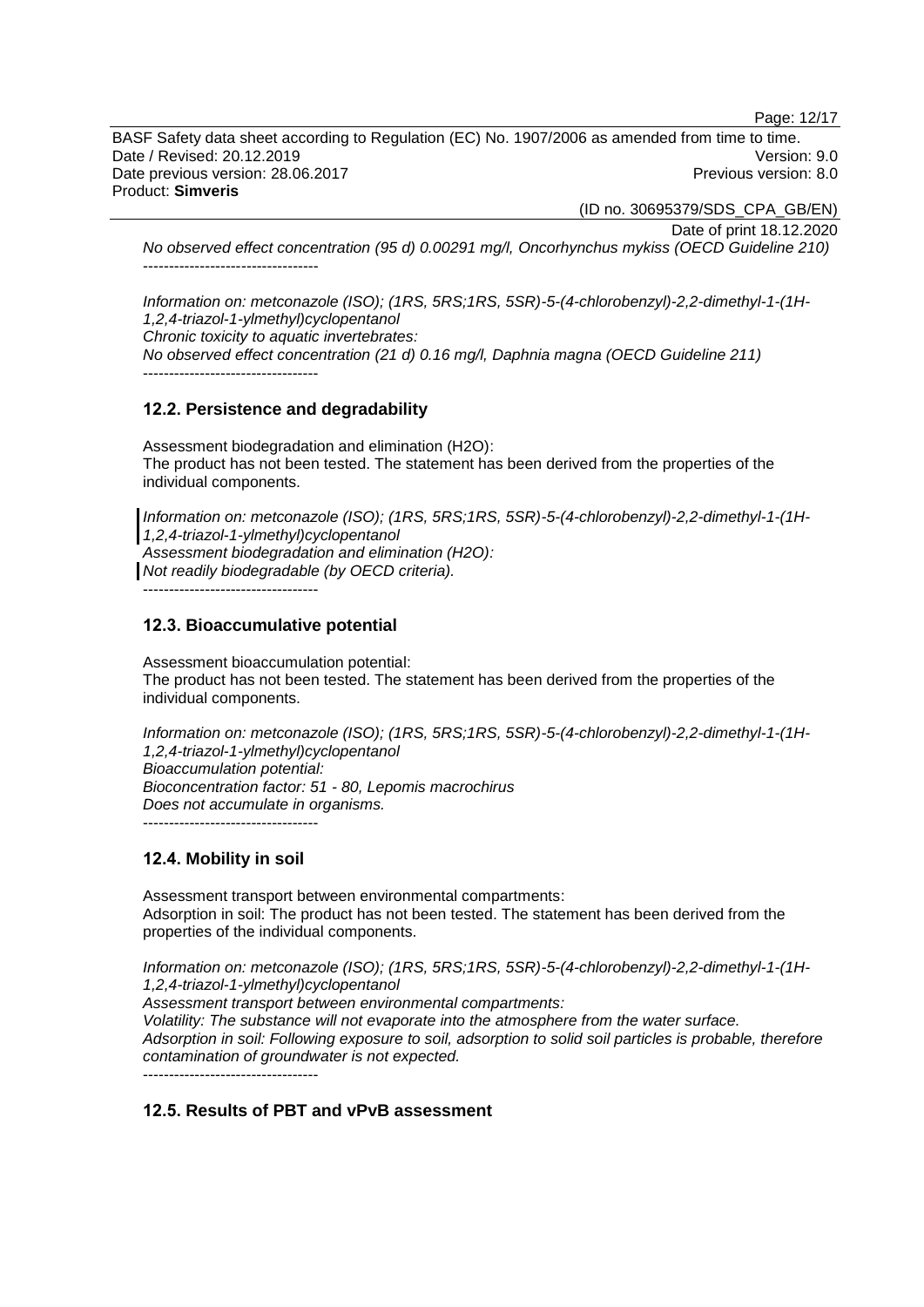Page: 13/17

BASF Safety data sheet according to Regulation (EC) No. 1907/2006 as amended from time to time. Date / Revised: 20.12.2019 Version: 9.0 Date previous version: 28.06.2017 **Previous version: 8.0** Previous version: 8.0 Product: **Simveris**

> (ID no. 30695379/SDS\_CPA\_GB/EN) Date of print 18.12.2020

The product does not contain a substance fulfilling the PBT (persistent/bioaccumulative/toxic) criteria or the vPvB (very persistent/very bioaccumulative) criteria.

### **12.6. Other adverse effects**

The product does not contain substances that are listed in Regulation (EC) 1005/2009 on substances that deplete the ozone layer.

### **12.7. Additional information**

Other ecotoxicological advice: Do not discharge product into the environment without control.

# **SECTION 13: Disposal Considerations**

### **13.1. Waste treatment methods**

Must be disposed of or incinerated in accordance with local regulations. The UK Environmental Protection (Duty of Care) Regulations (EP) and amendments should be noted (United Kingdom).

This product and any uncleaned containers must be disposed of as hazardous waste in accordance with the 2005 Hazardous Waste Regulations and amendments (United Kingdom)

Contaminated packaging:

Contaminated packaging should be emptied as far as possible and disposed of in the same manner as the substance/product.

# **SECTION 14: Transport Information**

### **Land transport**

ADR

| UN number                           | UN3082                                       |
|-------------------------------------|----------------------------------------------|
| UN proper shipping name:            | ENVIRONMENTALLY HAZARDOUS SUBSTANCE, LIQUID, |
|                                     | N.O.S. (contains METCONAZOLE)                |
| Transport hazard class(es): 9, EHSM |                                              |
| Packing group:                      | Ш                                            |
| Environmental hazards:              | <b>ves</b>                                   |
| Special precautions for             |                                              |
| user:                               | None known                                   |

RID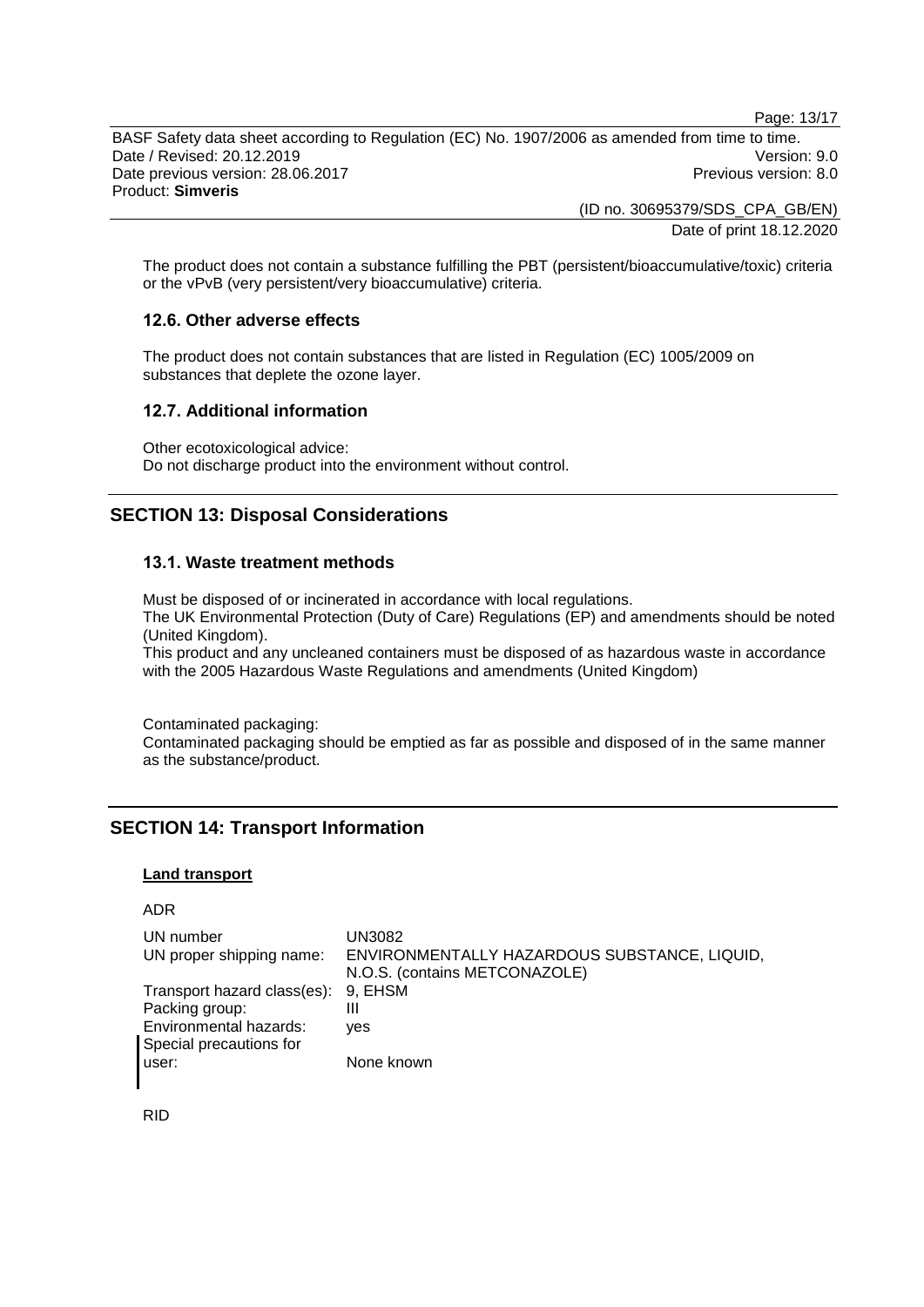Page: 14/17

BASF Safety data sheet according to Regulation (EC) No. 1907/2006 as amended from time to time. Date / Revised: 20.12.2019<br>
Date previous version: 28.06.2017<br>
Previous version: 8.0 Date previous version: 28.06.2017 Product: **Simveris**

(ID no. 30695379/SDS\_CPA\_GB/EN)

Date of print 18.12.2020

| UN number                     | UN3082                                       |
|-------------------------------|----------------------------------------------|
| UN proper shipping name:      | ENVIRONMENTALLY HAZARDOUS SUBSTANCE, LIQUID, |
|                               | N.O.S. (contains METCONAZOLE)                |
| Transport hazard class(es):   | 9. EHSM                                      |
| Packing group:                | Ш                                            |
| <b>Environmental hazards:</b> | ves                                          |
| Special precautions for       | None known                                   |
| user:                         |                                              |

# **Inland waterway transport**

ADN

| UN number<br>UN proper shipping name: | UN3082<br>ENVIRONMENTALLY HAZARDOUS SUBSTANCE, LIQUID,<br>N.O.S. (contains METCONAZOLE) |
|---------------------------------------|-----------------------------------------------------------------------------------------|
| Transport hazard class(es): 9, EHSM   |                                                                                         |
| Packing group:                        |                                                                                         |
| Environmental hazards:                | ves                                                                                     |
| Special precautions for               | None known                                                                              |
| user:                                 |                                                                                         |

Transport in inland waterway vessel Not evaluated

# **Sea transport**

# IMDG

| UN number:<br>UN proper shipping name: | UN 3082<br>ENVIRONMENTALLY HAZARDOUS SUBSTANCE, LIQUID,<br>N.O.S. (contains METCONAZOLE) |
|----------------------------------------|------------------------------------------------------------------------------------------|
| Transport hazard class(es): 9, EHSM    |                                                                                          |
| Packing group:                         | Ш                                                                                        |
| Environmental hazards:                 | ves                                                                                      |
|                                        | Marine pollutant: YES                                                                    |
| Special precautions for<br>user:       | None known                                                                               |

# **Air transport**

IATA/ICAO

| UN number: .             | UN 3082                                      |
|--------------------------|----------------------------------------------|
| UN proper shipping name: | ENVIRONMENTALLY HAZARDOUS SUBSTANCE, LIQUID, |
|                          | N.O.S. (contains METCONAZOLE)                |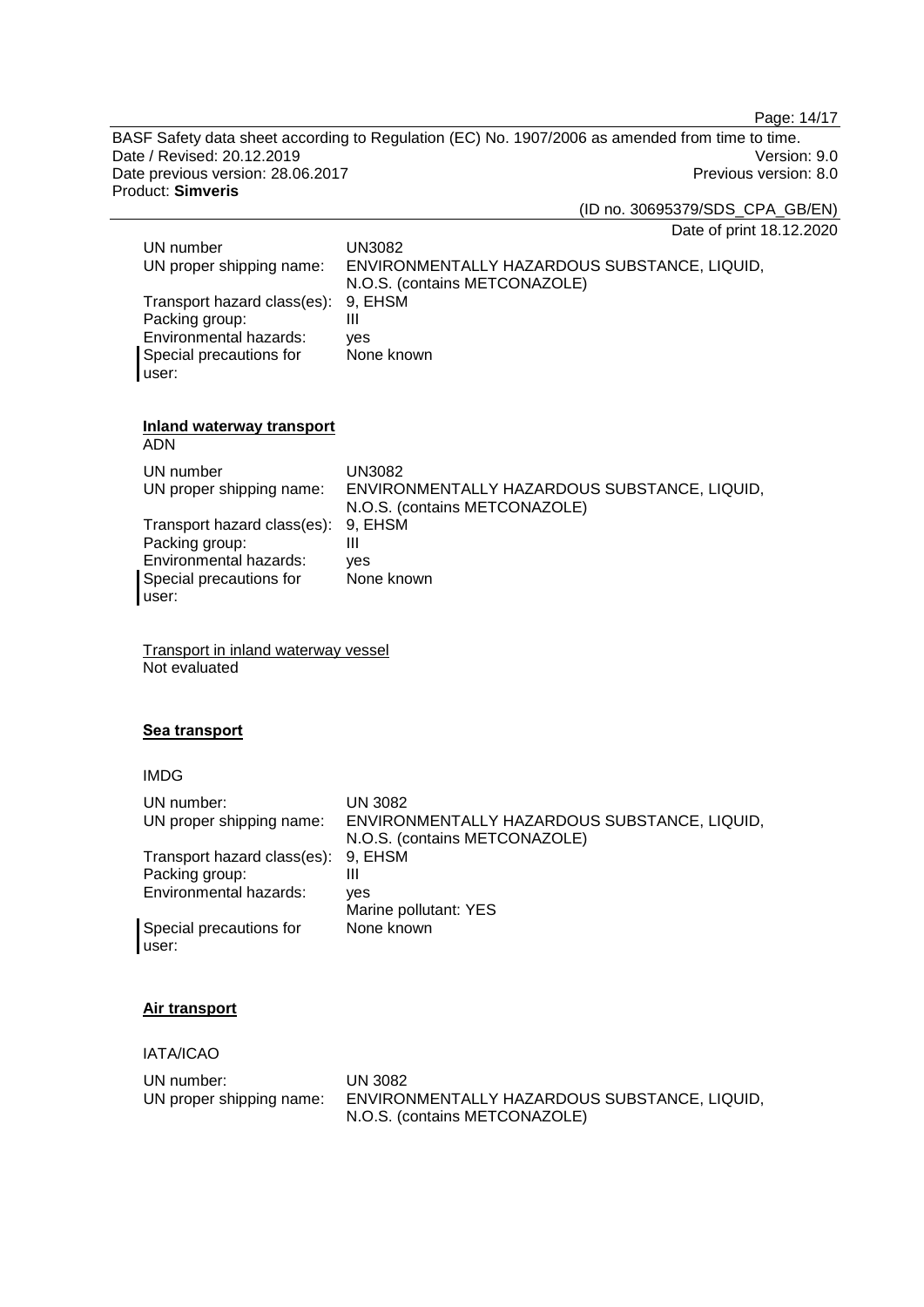Page: 15/17

BASF Safety data sheet according to Regulation (EC) No. 1907/2006 as amended from time to time. Date / Revised: 20.12.2019 Version: 9.0 Date previous version: 28.06.2017 <br>
Previous version: 8.0 Product: **Simveris**

(ID no. 30695379/SDS\_CPA\_GB/EN)

Date of print 18.12.2020

Transport hazard class(es): 9, EHSM<br>Packing group: III Packing group: Environmental hazards: yes Special precautions for user: None known

# **14.1. UN number**

See corresponding entries for "UN number" for the respective regulations in the tables above.

# **14.2. UN proper shipping name**

See corresponding entries for "UN proper shipping name" for the respective regulations in the tables above.

# **14.3. Transport hazard class(es)**

See corresponding entries for "Transport hazard class(es)" for the respective regulations in the tables above.

# **14.4. Packing group**

See corresponding entries for "Packing group" for the respective regulations in the tables above.

# **14.5. Environmental hazards**

See corresponding entries for "Environmental hazards" for the respective regulations in the tables above.

# **14.6. Special precautions for user**

See corresponding entries for "Special precautions for user" for the respective regulations in the tables above.

# **14.7. Transport in bulk according to Annex II of MARPOL and the IBC Code**

| Not evaluated |
|---------------|
| Not evaluated |
| Not evaluated |
| Not evaluated |
| Not evaluated |
|               |

### **Further information**

This product is subject to the most recent edition of "The Carriage of Dangerous Goods and Use of Transportable Pressure Equipment Regulations" and their amendments (United Kingdom).

# **SECTION 15: Regulatory Information**

# **15.1. Safety, health and environmental regulations/legislation specific for the substance or mixture**

Prohibitions, Restrictions and Authorizations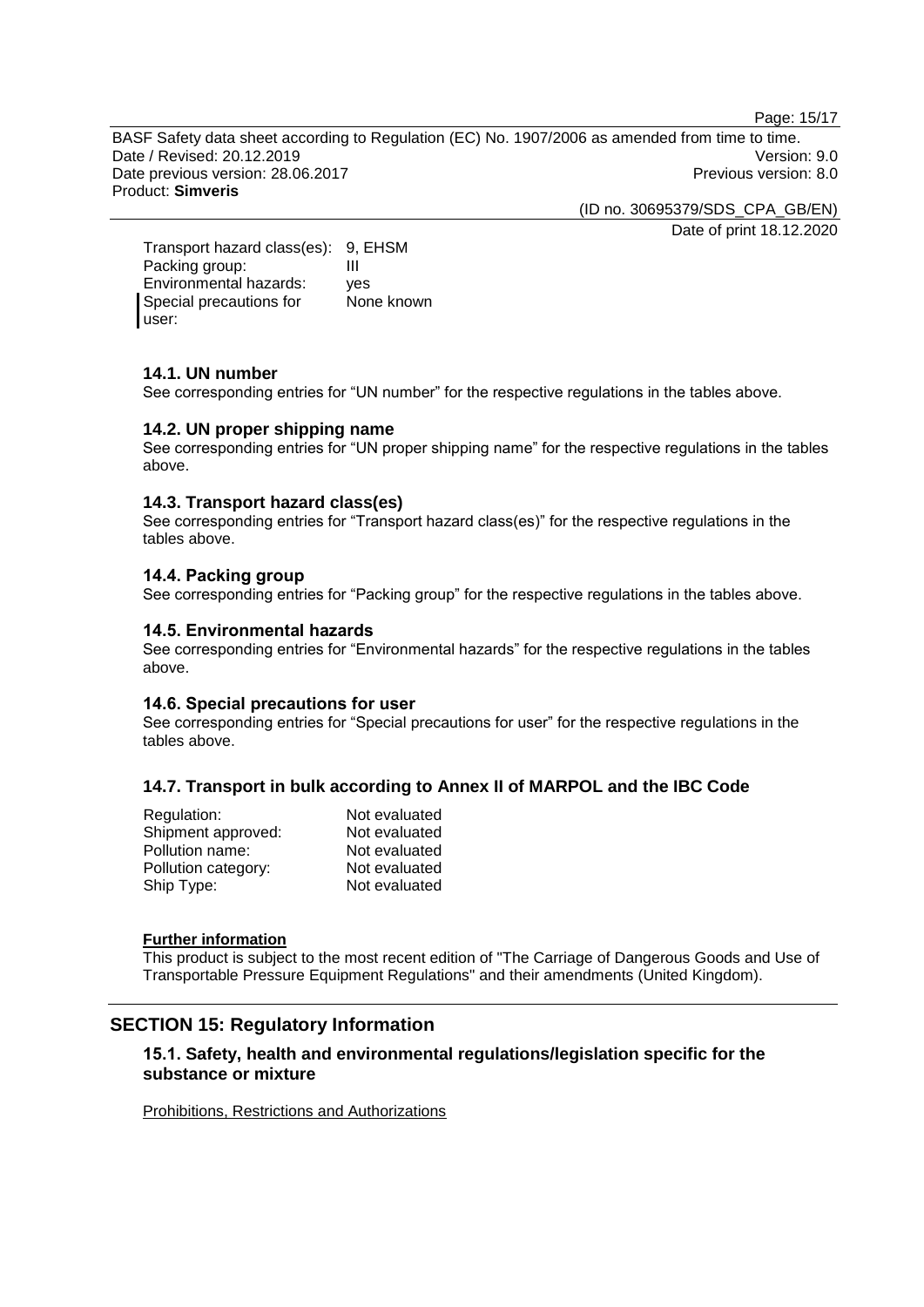Page: 16/17

BASF Safety data sheet according to Regulation (EC) No. 1907/2006 as amended from time to time. Date / Revised: 20.12.2019 Version: 9.0 Date previous version: 28.06.2017 **Previous version: 8.0** Previous version: 8.0 Product: **Simveris**

(ID no. 30695379/SDS\_CPA\_GB/EN)

Date of print 18.12.2020

Annex XVII of Regulation (EC) No 1907/2006: Number on List: 3

This product is classified under the European CLP Regulation. (United Kingdom) The data should be considered when making any assessment under the Control of Substances Hazardous to Health Regulations (COSHH), and related guidance, for example, 'COSHH Essentials' (United Kingdom).

If other regulatory information applies that is not already provided elsewhere in this safety data sheet, then it is described in this subsection.

### **15.2. Chemical Safety Assessment**

Advice on product handling can be found in sections 7 and 8 of this safety data sheet.

# **SECTION 16: Other Information**

For proper and safe use of this product, please refer to the approval conditions laid down on the product label.

|                    | Full text of the classifications, including the hazard classes and the hazard statements, if mentioned |
|--------------------|--------------------------------------------------------------------------------------------------------|
| in section 2 or 3: |                                                                                                        |
| Eye Dam./Irrit.    | Serious eye damage/eye irritation                                                                      |
| Repr.              | Reproductive toxicity                                                                                  |
| Aquatic Chronic    | Hazardous to the aquatic environment - chronic                                                         |
| Acute Tox.         | Acute toxicity                                                                                         |
| H <sub>3</sub> 19  | Causes serious eye irritation.                                                                         |
| H361d              | Suspected of damaging the unborn child.                                                                |
| H412               | Harmful to aquatic life with long lasting effects.                                                     |
| <b>EUH401</b>      | To avoid risks to human health and the environment, comply with the<br>instructions for use.           |
| H <sub>302</sub>   | Harmful if swallowed.                                                                                  |
| H411               | Toxic to aquatic life with long lasting effects.                                                       |
| H318               | Causes serious eye damage.                                                                             |

# **Abbreviations**

ADR = The European Agreement concerning the International Carriage of Dangerous Goods by Road. ADN = The European Agreement concerning the International Carriage of Dangerous Goods by Inland waterways. ATE = Acute Toxicity Estimates. CAO = Cargo Aircraft Only. CAS = Chemical Abstract Service. CLP = Classification, Labelling and Packaging of substances and mixtures. DIN = German national organization for standardization. DNEL = Derived No Effect Level. EC50 = Effective concentration median for 50% of the population.  $EC = European$  Community.  $EN = European$  Standards. IARC = International Agency for Research on Cancer. IATA = International Air Transport Association. IBC-Code = Intermediate Bulk Container code. IMDG = International Maritime Dangerous Goods Code. ISO = International Organization for Standardization. STEL = Short-Term Exposure Limit. LC50 = Lethal concentration median for 50% of the population. LD50 = Lethal dose median for 50% of the population. TLV = Threshold Limit Value. MARPOL = The International Convention for the Prevention of Pollution from Ships. NEN = Dutch Norm. NOEC = No Observed Effect Concentration. OEL = Occupational Exposure Limit. OECD = Organization for Economic Cooperation and Development. PBT = Persistent,